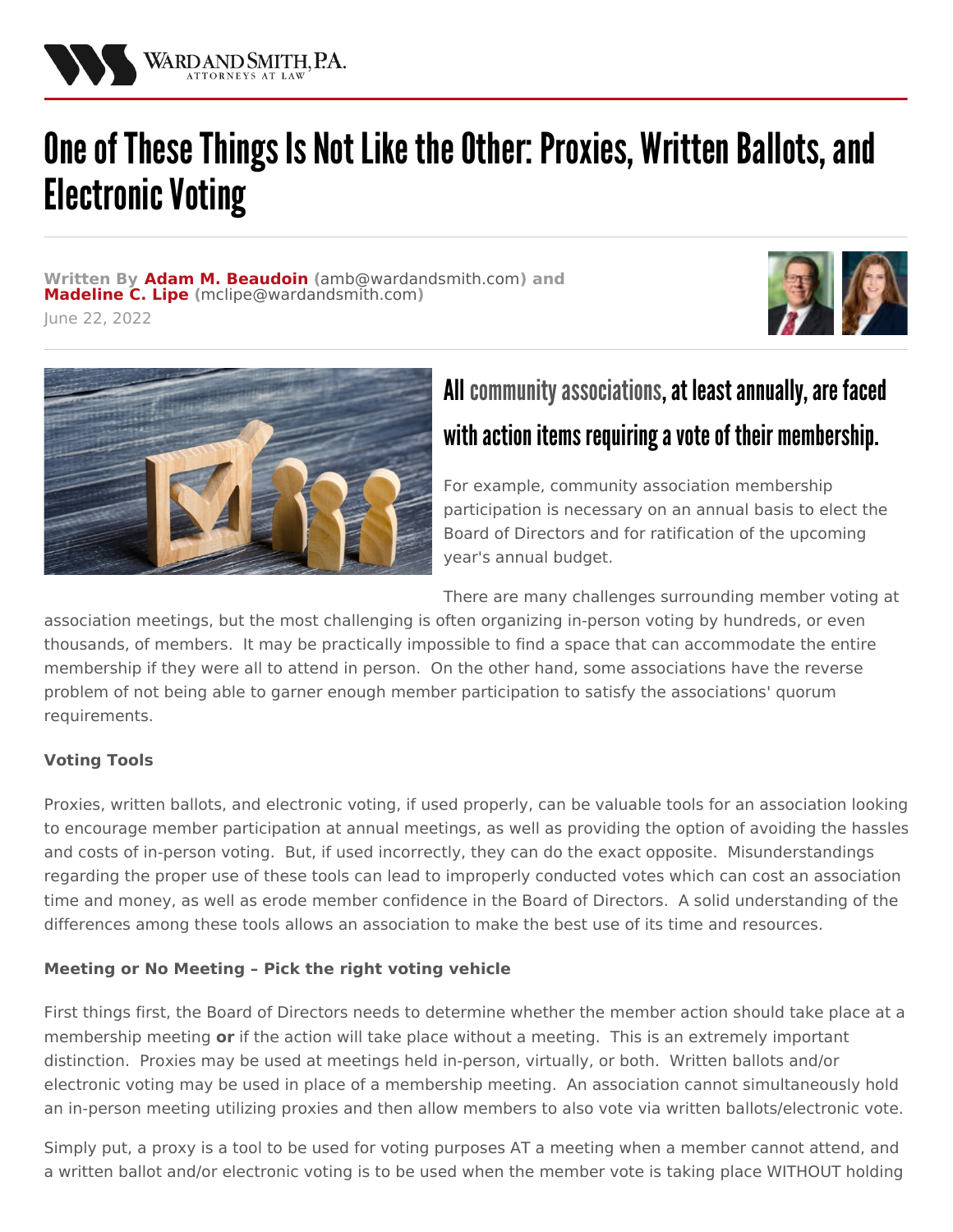a meeting.

#### **Proxies**

The only way a member is permitted to vote at a membership meeting is if either the member:

- Is personally present at the meeting (either in-person or attending virtually), or,
- The member has designated someone as a proxy in an appointment of proxy form, usually returned or communicated to the association's secretary prior to the meeting, **AND** the proxy holder is personally present at the meeting (either in-person or attending virtually).

The concept of a proxy is pretty basic; a member who has the power to cast a vote authorizes someone else to cast that vote for them. But that simple concept can lead to all sorts of trouble when a proxy is improperly authorized.

There are three important things a member who wants to participate in an association meeting by proxy must first do:

- Determine if the association's articles of incorporation or bylaws restrict the use of proxies. If they don't, the member is free to appoint a proxy to vote or act at any membership meeting.
- Decide what type of proxy the member wants to create (i.e., general, directed, quorum purposes, or combination proxy).
- Fill out and sign and date an appointment form of proxy consistent with the requirements of the North Carolina Nonprofit Corporations Act and the association's governing documents.

Absent express requirements under the association's governing documents, there are two (2) surefire ways by which a member can properly appoint a proxy:

- By signing a written appointment form and delivering it to the association
- If the member has designated an email address to be used for communication and business with the association, the member may submit an electronic record that either bears the member's electronic signature or is sent from the member's designated email address

The four (4) most common types of proxy are:

- General, when the member appoints the proxy holder to cast the absentee member's vote on all action items properly bought before the membership, however, the proxy holder desires;
- Directed, which instructs the proxy holder to vote in a specific way and may limit the proxy to voting only on certain action items;
- Quorum, which means that the proxy only counts towards obtaining quorum, but the proxy holder cannot vote on any items at the meeting, and,
- A combination of a general and a directed proxy, which can only be applicable when there are going to be votes on multiple issues during the meeting. The member instructs the proxy to vote a certain way on one or more issues (i.e., directed proxy) but gives the proxy holder the freedom to vote as the proxy wishes on any other matters (i.e., general proxy).

On matters for which the member uses a general proxy, the member is trusting the judgment of the proxy holder to vote in the best interest of the proxy giver without directing the proxy holder on how to cast the member's vote. On matters for which the member uses a directed proxy, the member is trusting the proxy holder to vote the way the member instructs on the face of the proxy. It is important to understand that a proxy is an agreement between the proxy giver and the proxy holder, accordingly, the association has no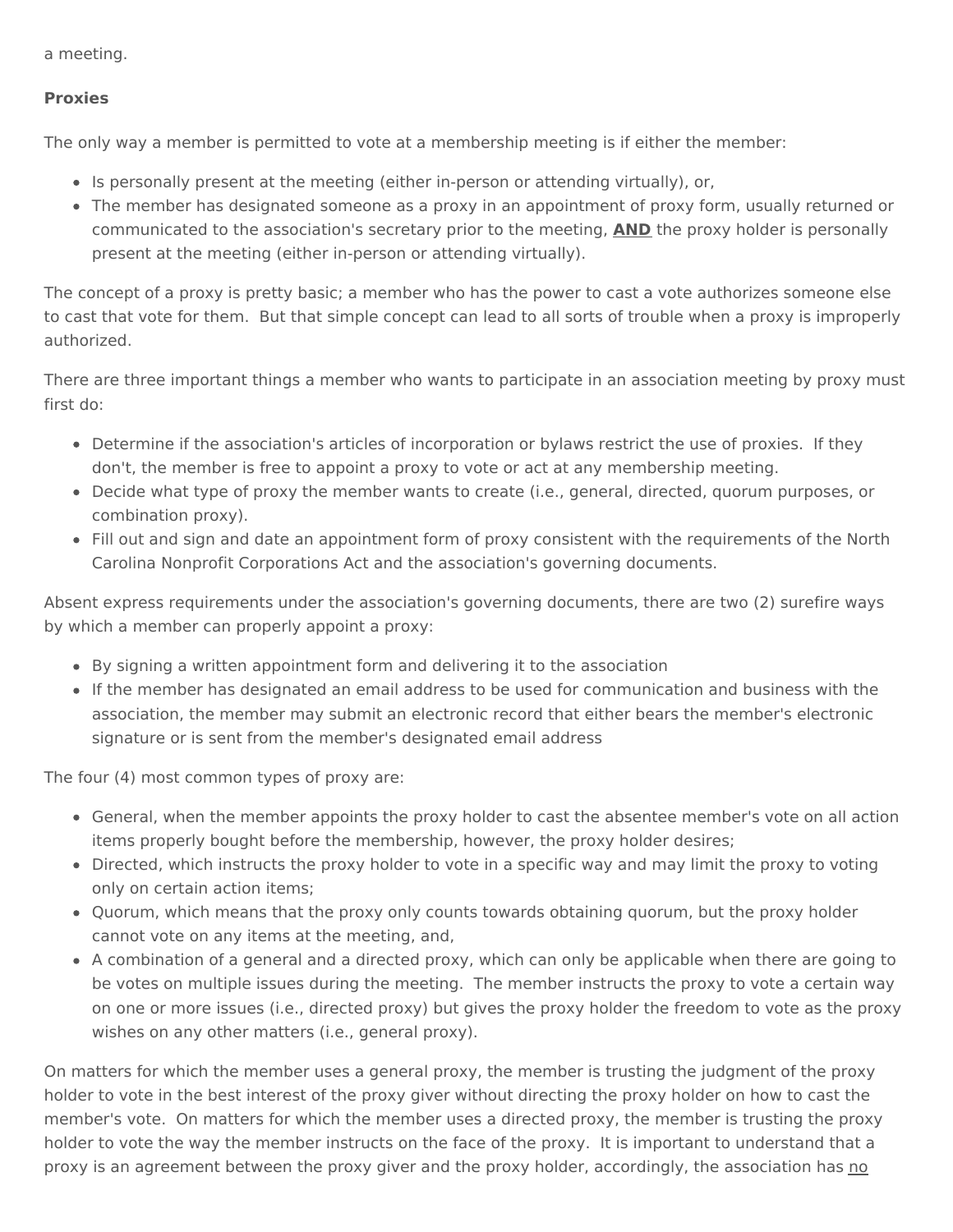responsibility to make sure the proxy holder votes consistent with the directed proxy giver's instructions. Consequently, it is very important that the member giving the proxy appoint a trustworthy proxy holder.

Again, regardless of the type of appointment, for the proxy to be effective, the appointed proxy must attend (either in-person or virtually) the association meeting and actually cast a vote (unless a quorum proxy is appointed). A proxy is NOT an absentee ballot and cannot be counted as such, even if it is a directed proxy, there is no guarantee that the proxy holder will cast the ballot consistent with the proxy giver's instructions.

## **Written Ballots and Electronic Voting**

Written ballots and electronic voting are tools that associations can utilize to obtain member approval without the necessity of holding a membership meeting. If an association decides that it wants to use written ballots or electronic voting, it's important for the association to understand that the written or electronic ballot will be in lieu of, and NOT in addition to, a vote at a membership meeting.

Written ballots are most commonly mailed or emailed to all eligible voting members to be filled out and returned to the association by a certain date. Electronic voting may be used where a member has already designated an email address to be used for communication and business between the member and the association. Once a member has designated such an email address, the association may provide the member with an electronic ballot or electronic notice to cast their vote for or against each proposed action via the electronic ballot or via an electronic voting system. The association may not require that member action be taken solely by electronic voting *unless* every member who is entitled to vote on the proposed action has designated an email address to be used for communication and business between the member and the association. All written ballots, electronic voting notices, or electronic ballotsmust state a deadline by which the written or electronic ballot or electronic vote must be received by the association. The deadline return date must be identical on both the written ballot and electronic voting information if more than one method of voting is utilized.

A large part of these two tools' usefulness is the broad range of actions for which they can be used. Unless the association's governing documents specifically prohibit voting by written ballot or electronic voting, any action that can be taken at a member meeting can be taken outside of a meeting by these two voting tools.

Once a written ballot or electronic vote is transmitted to the membership, the return deadline cannot be changed. Accordingly, if the Board of Directors decides it wants to conduct a member vote via written ballot or electronic voting, it should pick a date that it believes will provide the members with enough time to receive, vote, and return the ballots prior to the deadline. Just like with a membership meeting, in order for the action to be legitimate, the same number of members that would be required to meet the quorum at a meeting is necessary to participate in a member vote by written ballot or electronic voting.

#### **Conclusion**

Proxies, written ballots, and electronic voting are useful tools for an association that fully understands the differences and mechanics of each method. These voting tools each contain their own nuances, which if not followed properly can result in pitfalls.

Just remember: proxies cannot co-exist with written ballots and electronic voting—it is an either-or proposition. The consequence of unauthorized association action has the potential to open an association up to liability and/or invalidate association action, so it is critical that an association work with its attorney to ensure whatever member voting method is selected, complies with the association's governing documents and NC Law.